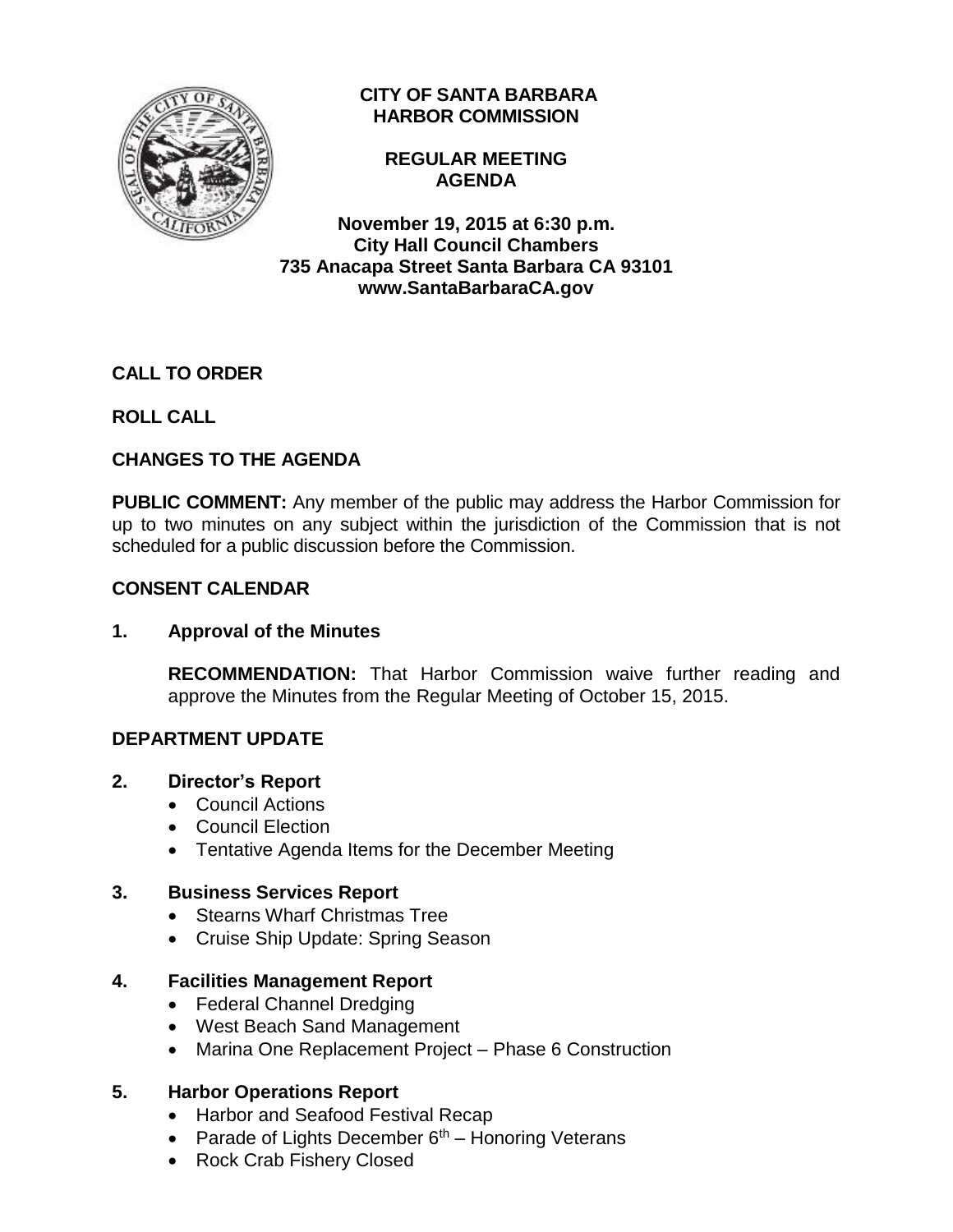Harbor Commission Agenda November 19, 2015 Page 2

### **NEW BUSINESS**

### **6. Drawing to Augment Slip Lottery List**

**RECOMMENDATION:** That the Harbor Commission Chair draw fifty (50) names from submitted Lottery Participation Requests, ranking them in the order they are drawn.

### **7. Winter Storm Preparations**

**RECOMMENDATION:** That Harbor Commission receive a staff report on winter storm preparations throughout the Waterfront.

### **8. Proposed Lease Agreement with Breakwater Restaurant**

**RECOMMENDATION:** That Harbor Commission review and recommend to the City Council approval of a five-year lease agreement with two five-year options with Stephen and Sharon DeDecker, doing business as Breakwater Restaurant, at an average initial base rent of \$8,794.36 per month, allocated seasonally, for the 4,053 square foot restaurant located at 107 Harbor Way.

#### **COMMISSION/STAFF COMMUNICATIONS**

#### **ADJOURNMENT**

**AMERICANS WITH DISABILITIES ACT:** In compliance with the Americans with Disabilities Act, if you need auxiliary aids or services or staff assistance to attend or participate in this meeting, please contact the Waterfront Administrative Office at (805)564-5531. If possible, notification at least 48 hours prior to the meeting will usually enable the City to make reasonable arrangements. Specialized services, such as sign language interpretation or documents in Braille, may require additional lead time to arrange.

**NOTICES:** This Agenda was duly posted in the Office of the City Clerk at City Hall, 735 Anacapa Street; Waterfront Administration Office, 132 A Harbor Way; Harbor Patrol bulletin board outside West Marine; and on the Internet at least 72 hours prior to the date and time of the meeting. If you have any questions, please contact Waterfront staff at (805) 564-5531 between 8:00 a.m. and 5:00 p.m. Monday through Friday.

**REPORTS:** Copies of documents relating to agenda items are available for review in the Waterfront Administrative Office at 132-A Harbor Way, at the reference desk at the Public Library located at 40 E. Anapamu, and are also posted online at: <http://www.santabarbaraca.gov/gov/brdcomm/dm/harbor/agendas.asp> Materials related to an item on this agenda submitted to the Harbor Commission after distribution of the agenda packet are available for public inspection in the Waterfront Administrative Office located at 132-A Harbor Way during normal business hours.